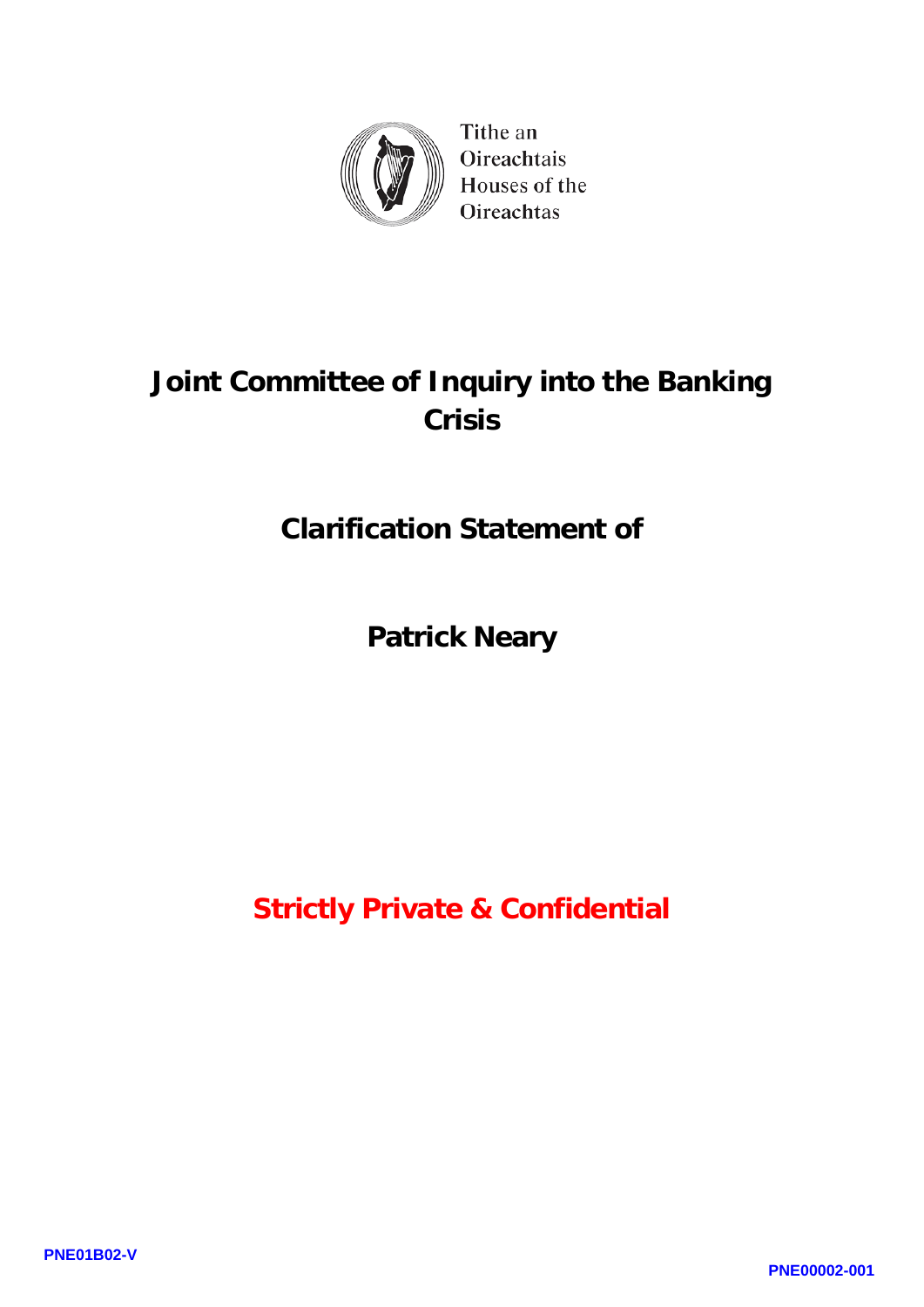As indicated on its cover page, the document(s) contained within are confidential unless and until the Joint Committee decides otherwise including where the Joint Committee publishes such document(s). For the avoidance of doubt, "documents" include witness statements in this context. Further to section 37 of the Houses of the Oireachtas (Inquiries, Privileges and Procedures) Act 2013 ("the Act"), while the documents remain confidential, you must not disclose the document(s) or divulge in any way that you have been given the document(s), other than:

"(a) with the prior consent in writing of the committee,

(b) to the extent necessary for the purposes of an application to the Court, or in any proceedings of the Part 2 inquiry, or

(c) to his or her legal practitioner. $1$ <sup>1</sup>

Serious sanctions apply for breach of this section. In particular, your attention is drawn to section 41(4) of the Act, which makes breach of section 37(1) a criminal offence.

<span id="page-1-0"></span><sup>1</sup> *See s.37 of the Houses of the Oireachtas (Inquiries, Privileges and Procedures) Act 2013*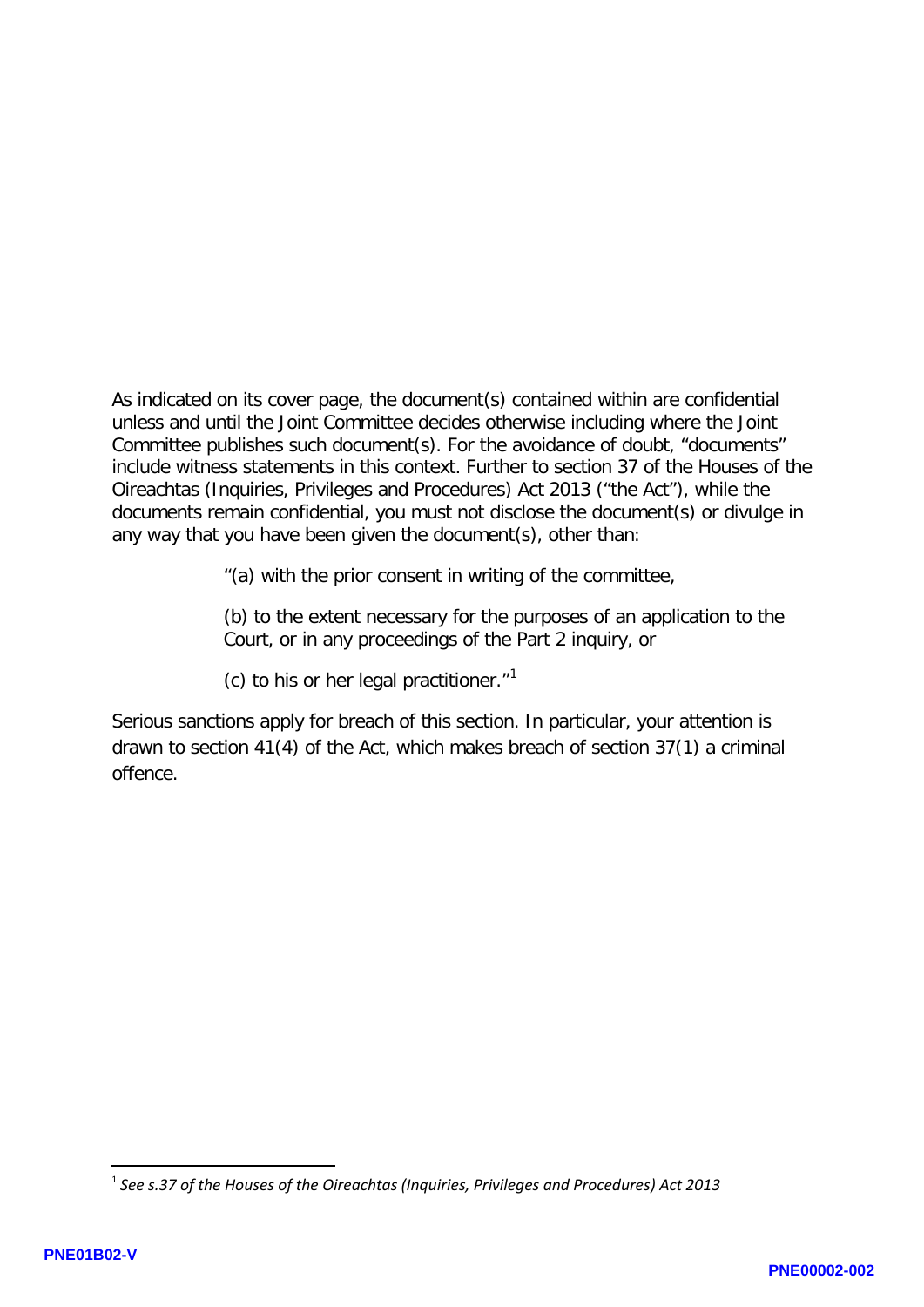Committee of Inquiry into the Banking Crisis—Written Response to Questions issued on 28 August 2015—Patrick Neary.

Q.1a The Department of Finance was the originator of the "Financial Stability Issues—Scoping Paper" and the author of the paper was thus most likely a member of staff of the Department.

Q.1b In view of the fact that it was the Department of Finance that, to the best of my recollection, sought input to, and comments on, the paper from the Central Bank and the Financial Regulator, it is thus my understanding that the Department had overall ownership of the production of this paper.

Q.1c As I recall, the Secretary of the Financial Stability Committee of the Central Bank provided the joint response of the Central Bank/Financial Regulator directly to the Domestic Standing Group. This response reflected the workings and discussions of a number of sub-groups of the Financial Stability Committee which dealt with legal issues, deposit guarantee, emergency liquidity, communications, for example. As I recall, the scoping paper resulted in a number of workstreams being identified within the Domestic Standing Group to deal with crisis management issues. Apart from the collective and joint response from the Central Bank /Financial Regulator, I am not aware of any individual responses to the paper or responses by any other organisations.

Q.1d I am not aware of any formal sign off by any individual. As I understood it, the scoping paper was adopted by the Domestic Standing Group as a template for further work.

Q.1e I am not familiar with the internal procedures within the Department of Finance as to whether or how this paper was brought to the attention of the Minister for Finance.

Q.2 I note, from the quotation of Mr. Mc.Donagh's remarks, his surprise and concern at the "apparent" lack of information held by the Financial Regulator in respect of the banks. It is not clear , however, what those inadequacies were, or what steps Mr. McDonagh undertook, both to identify the information that was lacking and to escalate his concerns within the Domestic Standing Group and to the Central Bank/Financial Regulator members of that committee. At no stage can I recall any such concerns being escalated to me. In the years preceding the crisis, the Banking Supervision Department of the Financial Regulator had implemented , in full, the prudential data reporting requirements (Finrep) of the EU Basel 2 Directive and had supplemented these quarterly reports with additional quarterly reports on non-performing assets and loan loss provisioning levels. In the light of the foregoing, the question of addressing Mr.McDonagh's concerns did not arise.

Q.3 As far as I can recall, there was no consideration or discussion of an in-depth examination of the banks by the Central Bank or the Authority prior to September 2008. I am unable to advise if any consideration was given to this matter by the Domestic Standing Group as I was not the designated participant at the meetings of that group; however, such a proposition, if indeed it did arise, was never escalated to me. Thus the question of deciding not to proceed with such an exercise did not arise.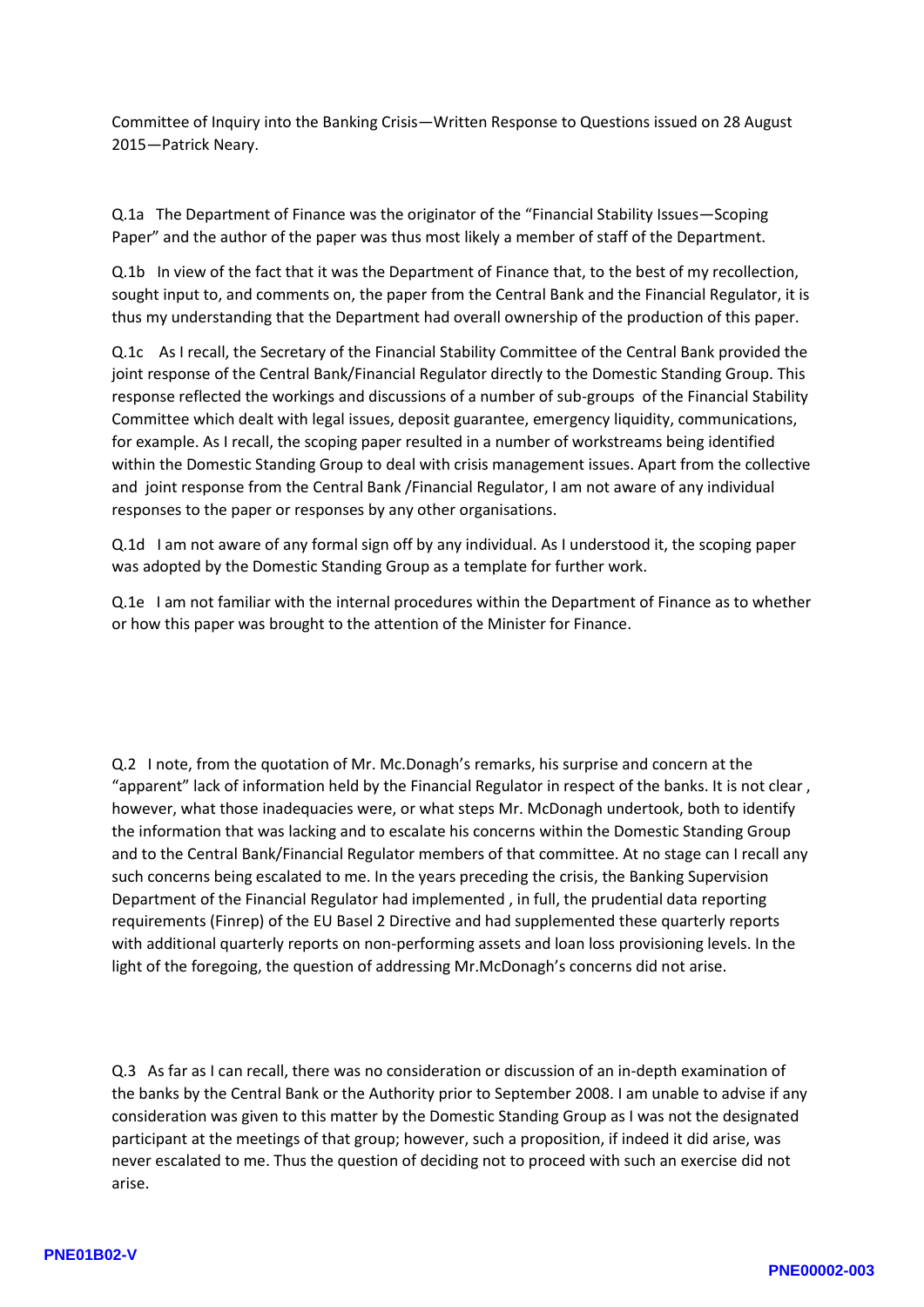Q.4 I am unable to provide details of the extensive range of EU and ECB committees in which there was participation by staff of the Authority , as I do not have any such records or information in my possession. It is also unclear from the question as to what particular years or timespan is involved. A brief review of the 2008 Annual Report of the Financial Regulator (Page 83) , available on the internet, indicates that a total of 197 meetings were attended in 2008. It is likely that the information being sought under Question 4 in relation to these meetings—agendas, minutes, attendees—is available to the Inquiry from the Central Bank as the successor institution to the Authority.

Q.5 A number of assessments of the activities, performance and resourcing of the Financial Regulator was carried out in the period 2006 to 2009. These comprised----

1. February 2006—The Financial Action task Force published a positive assessment of the regulator in the context of the arrangements for preventing moneylaundering.

2. July 2006—The IMF/World Bank published a largely positive assessment of the stability of the Irish financial system and the Irish regulatory system.

3. May 2007—The Comptroller and Auditor general published its Value for Money report and concluded that the regulator had implemented all the Directives required by the EU Financial Services Action Plan ( some 22 regulatory measures) on time and no particular weaknesses or concerns were brought to light by this report.

I also recall a number of "best practice" reviews carried out within individual departments (eg insurance supervison) of the Financial Regulator where the Irish regulatory approach was compared to that of other countries during onsite regulatory visits by Authority staff to those countries. While I do not possess details of such exercises, I do not recall any matter of material concern or any adjustment to the Authority's approach arising from these reviews.

The most comprehensive review and benchmarking of the Authority was commissioned from Mazars and commenced during 2008. I understand a detailed report and recommendations was presented to the Authority in the early months of 2009. I have not had sight of this report or it's final conclusions as my retirement from the Regulator predated its finalisation. It is likely that full details of this report are available to the Inquiry from the Central Bank.

Q.6 It is very difficult to address this question in the abstract and in the absence of an explicit question relating to the application of a particular power to a particular set of circumstances. In general, the imposition of conditions on bank licences or the issuance of directions to licence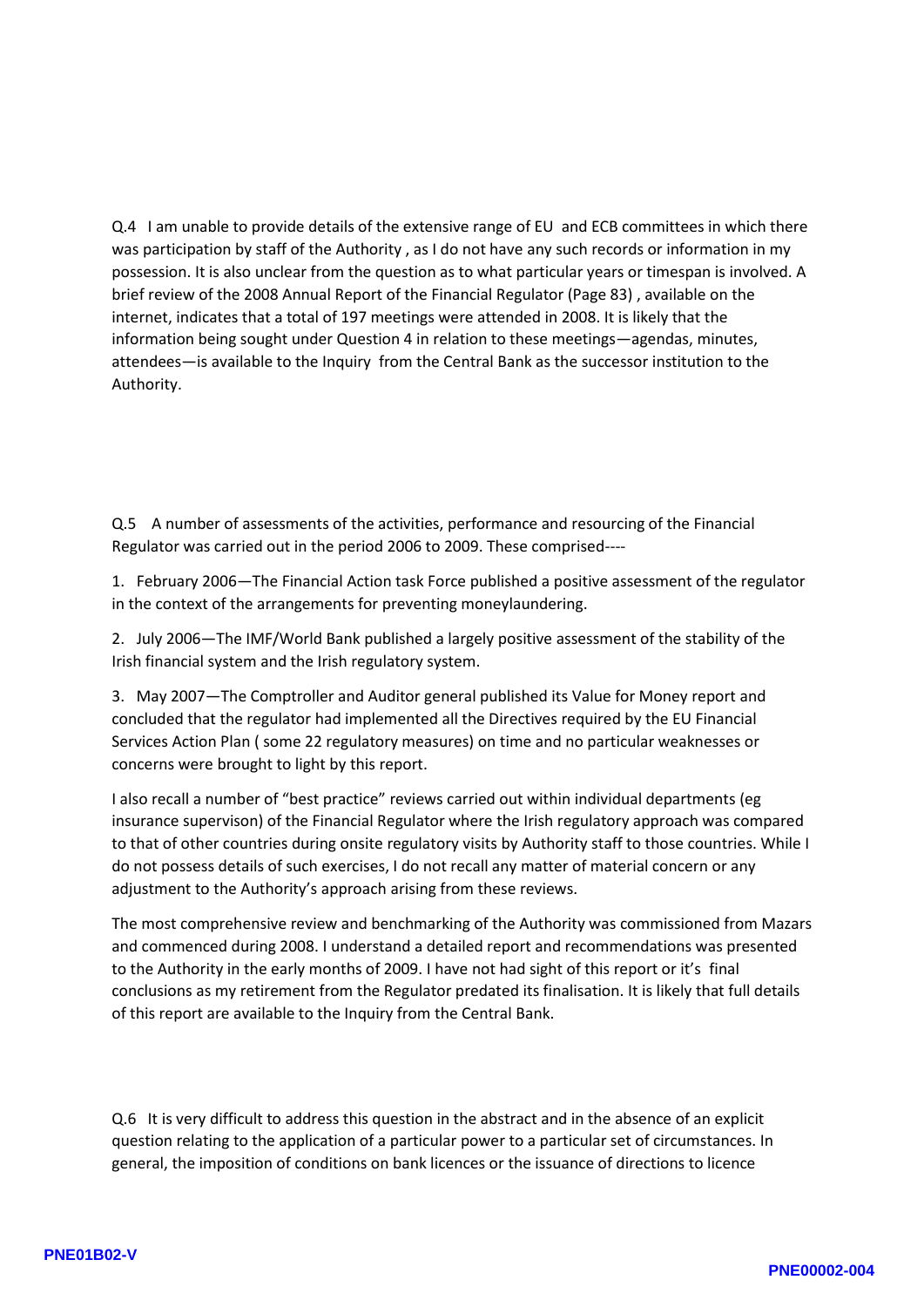holders, represented the main supervisory powers relating to the prudential supervision of banks. A decision by the Authority to invoke these powers in a restrictive or penalty sense would have to be viewed in the context of known breaches of formal regulatory requirements i.e. capital adequacy ratios, large exposure limits and liquidity ratios, none of which arose in the period prior to the emerging crisis. However , in the years before the crisis deepened, the Authority had imposed credit risk management requirements, strict liquidity requirements and higher capital requirements for property related lending through the imposition of conditions on domestic licence holders which were higher than the EU demanded.

Q.7a The Administrative Sanctions Regime was introduced by the Authority within 18 months of the establishment of the new regulator. This new regime was the culmination of extensive preparatory work within each Department of the regulator dealing with the identification of "prescribed contraventions" and training of staff involved in the operation of the new approach, as well as wide consultation with legal and industry bodies to develop best practice for the day to day implementation of the framework. The introduction of this new system within 18 months from a zero base during a time when the new authority was embedding considerable organisational change and integrating new responsibilities and new departments has to be seen a s a significant achievement. In this context it is difficult to regard the 18 month timeline as a delay.

Q.7b When the Administrative Sanctions Regime was introduced, the Authority believed that the existence of a detailed and precise consumer focussed Code of Conduct relating to the broad spectrum of financial services—banking, insurance, investment services—made consumer related (mis)conduct more conducive to the identification of prescribed contraventions than prudential matters, the latter being viewed by the Authority as more subjective and more attuned to its "principles-led" approach to prudential supervision. The Authority was of a mind to prioritise the consumer side, having in mind that its own establishment had its genesis in consumer protection weaknesses some years earlier and was of the view that the ongoing established prudential supervisory relationships would allow compliance to be maintained until such time as the prudential departments had finalised their arrangements .This prioritised approach thus allowed for the significant burden of work which stretched the resources of the banking supervision department at that time arising from the introduction and implementation of the Basel 2 supervision regime. As I recall the position at that time, this approach was taken by the Authority as an interim measure to provide time for the prudential departments, especially banking supervision, to finalise their policies and procedures. I have no recollection of any indication or decision by the Authority not to apply the administrative sanctions regime to prudential related activites in the fullness of time.

Q.8 When viewed in the context of the time, it was considered that the Authority had sufficient powers to supervise banks within a "principles-led" approach to supervision, which essentially placed Boards and Management of banks at the centre of responsibility for the prudent conduct of business. This approach was consistent with the broad approach to supervision across the EU which, in the case of prudential supervision, was also principles based. With hindsight, iIt is clear that the difficulties and issues brought to light by the crisis have called into question that model of supervision and that a more intrusive approach and more robust powers may have been called for,